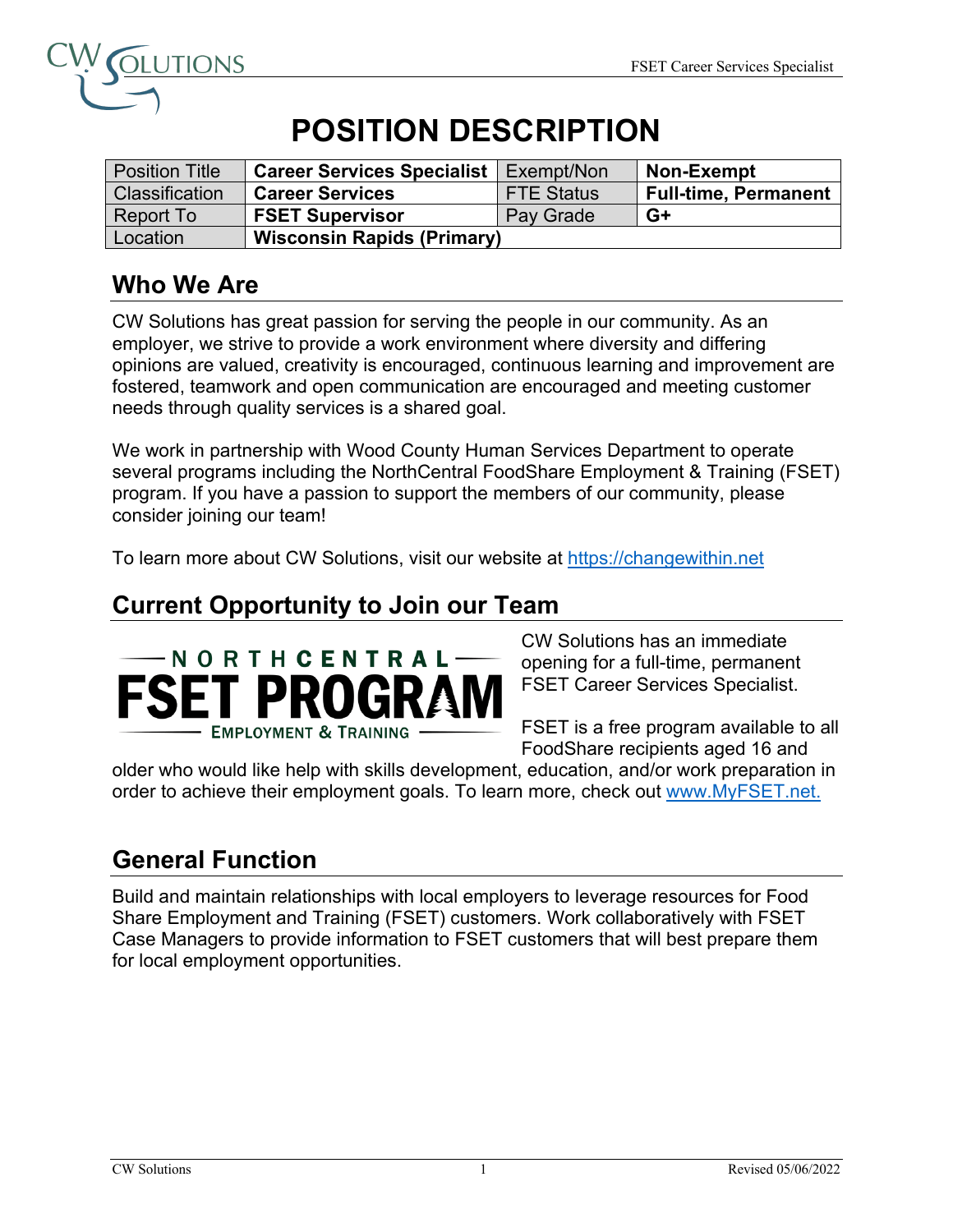

## **Essential Duties and Responsibilities**

The following duties are typical for this position. These are not to be construed as exclusive or all-inclusive. Other duties may be required and assigned.

- 1. Connect with local employers to develop employer partnerships with the goals of:
	- a) Establishing a direct referral process for FSET customers with the employer.
	- b) Coordinating job retention support for FSET customers who are hired by the employer.
	- c) Facilitating communication between FSET customer and the employer.
	- d) Hosting employer-related events including local hiring events and community job fairs.
	- e) Identifying specific technical and soft skill needs for available positions.
- 2. Develop and maintain Employer Profiles with core information about the employer. These profiles are then used by case managers to provide important information to FSET participants considering employment with that employer.
- 3. As part of the Career Services team, maintain the Employer Index, a comprehensive summary Excel workbook, with at least weekly updates regarding available positions through partner employers. Promote updates with the FSET team.
- 4. Track all new employments by FSET customers, all direct and job retention referrals received by case managers utilizing established Excel workbooks.
- 5. Work with the Career Services team to achieve quarterly and annual program goals.
- 6. Manage the information on the following pages for MyFSET.net:
	- a) Career Services: including employer testimonials, employer spotlights and employer news.
	- b) Employer Partner Job Leads: update information for every employer partner in each county assigned to the Career Services Specialist (PAW Hub: Adams, Portage Wood; Northern Hub: Forest, Langlade, Lincoln, Marathon, Oneida and Vilas).
	- c) Labor Market: feature occupation articles, labor market data for the region, and unemployment rate data.
	- d) Education and Training: career assessments, GED/HSED, In-Demand Training, Online Training, Technical Colleges and Apprenticeship information.
- 7. Meet with FSET case managers to discuss individual customer needs, promote current openings, and discuss local labor market information.
- 8. Present information and trainings to the full FSET team regarding the labor market, job preparation (resume development, interview skills, etc.) and related topics.
- 9. Support the development and coordination of targeted job skill training for FSET customers to meet local labor market needs.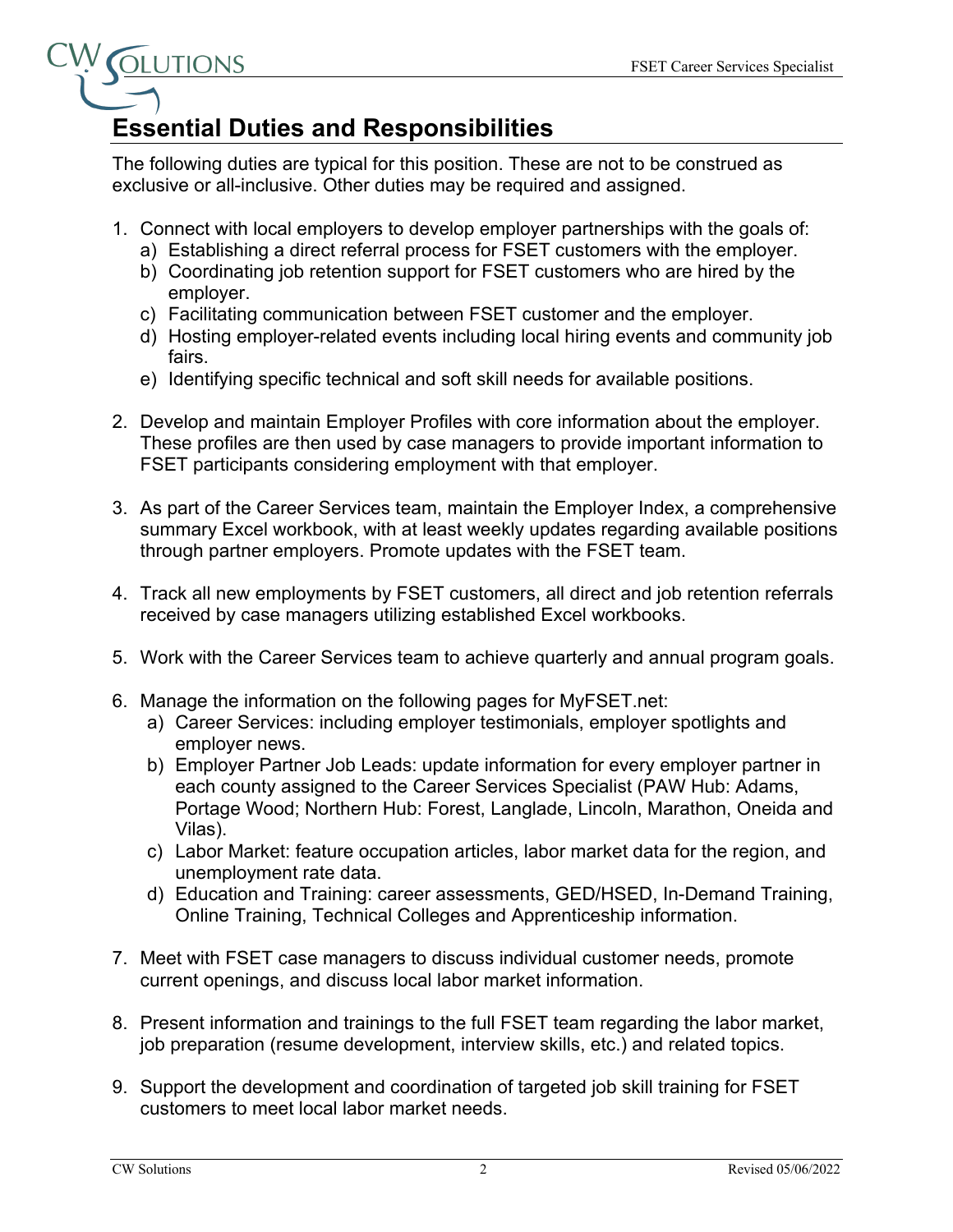

- 10. Provide support to the Quality Assurance team for employer-related data, including data necessary for state Quarterly Reports.
- 11. Provide back-up support for other team members including the program support specialist team and front desk reception.
- 12. Other duties as assigned.

#### **Essential Skills**

- 1. Ability to establish rapport and sustained relationships with a wide variety of employers.
- 2. Outstanding oral and written communication skills with the ability to adapt to different communication styles with employers, case managers, and FSET customers.
- 3. Perform tasks independently, without direct supervision, while maintaining a high level of professionalism and focus.
- 3. Passionate about serving the FSET population with no judgement while practicing equity, inclusion and allyship.
- 4. A strong sense of and respect for confidentiality involving customers, co-workers, and employers.

#### **Minimum Training and Experience**

#### **Required to Perform Essential Job Functions:**

**Education:** *Required -* A Bachelor's Degree in that provides the necessary skills to meet the expectations of the position.

**Experience:** *Not necessary*

**Key Knowledge:** *Preferred* – As listed under Essential Skills section.

**Transportation:** *Required –* This position requires the staff member to hold a valid driver's license and use their personal vehicle. Mileage reimbursement is provided for all business-related travel.

**Basic Skills:** *Required -* Basic everyday living skills are needed, as is the ability to understand and follow oral and written directions. Reading, writing and computer skills are needed.